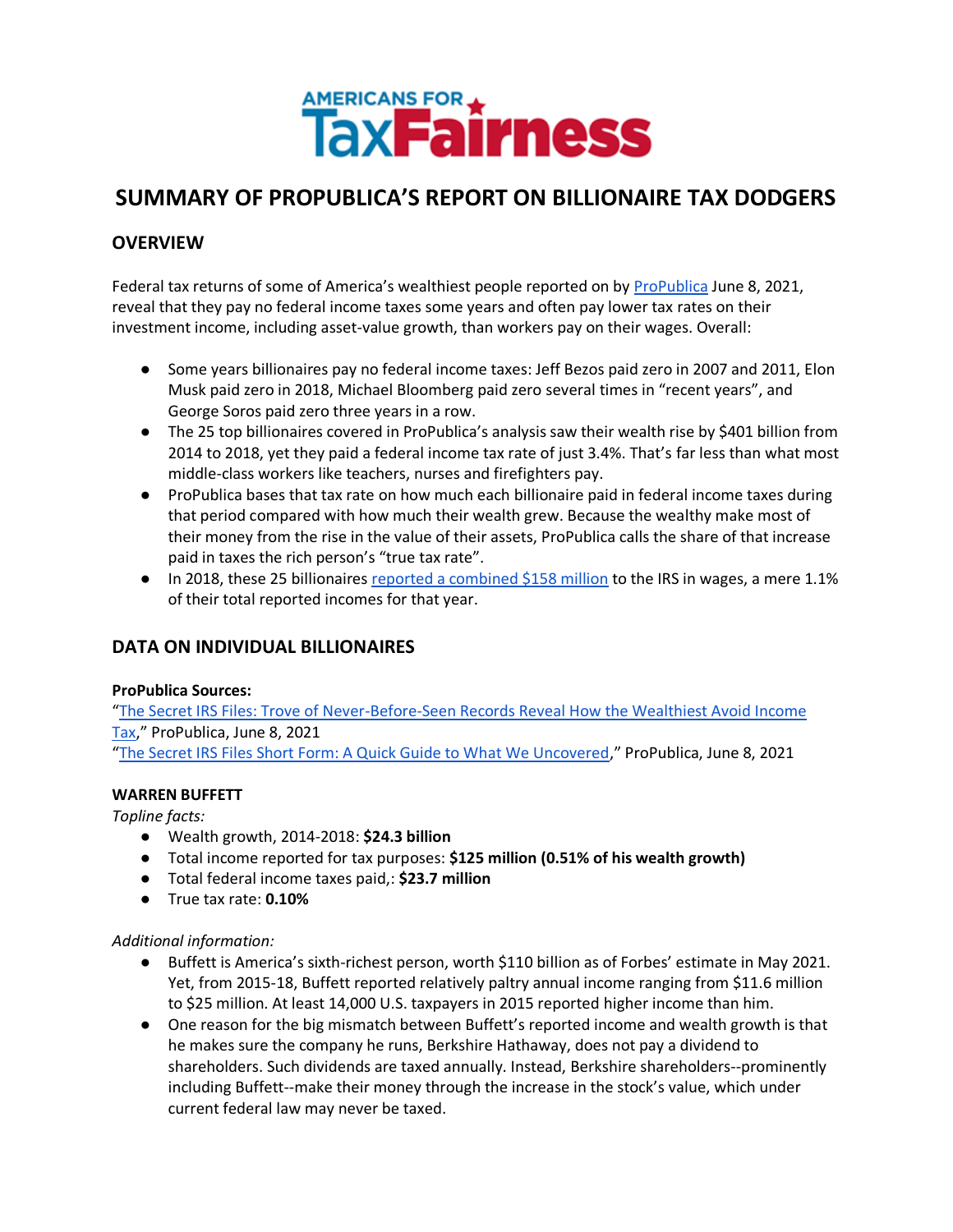#### **JEFF BEZOS**

*Topline facts:*

- Wealth growth, 2014-2018: **\$99 billion**
- Total income reported for tax purposes: **\$4.22 billion (4.26% of his wealth growth)**
- Total federal income taxes paid: **\$973 million**
- True tax rate: **0.98%**

# *Additional information:*

- Bezos [paid zero federal income taxes](https://www.propublica.org/article/the-secret-irs-files-short-form-a-quick-guide-to-what-we-uncovered) in both 2007 and 2011.
- From 2006 to 2018, when Bezos' wealth increased by \$127 billion, he reported a total of \$6.5 billion in income. He paid \$1.4 billion in personal federal taxes, a true tax rate of 1.1%.
- Though still worth about \$18 billion, Bezos in 2011 reported annual investment losses that exceeded his other income, wiping out any tax liability. Because of this on-paper poverty, billionaire Bezos was able to [claim the same \\$4,000 child tax credit](https://www.propublica.org/article/the-secret-irs-files-short-form-a-quick-guide-to-what-we-uncovered) intended to make ends meet for working parents.
- One reason for the big mismatch between Bezos' reported income and wealth growth is that he makes sure the company he runs, Amazon, does not pay a dividend to shareholders. Such dividends are taxed annually. Instead, Amazon shareholders--prominently including Bezos- make their money through the increase in the stock's value, which under current law may never be taxed.

# **MICHAEL BLOOMBERG**

*Topline facts:*

- Wealth growth, 2014-2018: **\$22.5 billion**
- Total income reported for tax purposes: **\$10 billion (44.53% of his wealth growth)**
- Total federal income taxes paid: **\$292 million**
- True tax rate: **1.3%**

# *Additional information:*

- ProPublica found Bloomberg several times paid zero federal income taxes in "recent years".
- Bloomber[g paid 1.3% in federal income taxes](https://www.propublica.org/article/the-secret-irs-files-short-form-a-quick-guide-to-what-we-uncovered) compared with his \$22.5 billion in increased wealth between 2014 to 2018,
- In 2018, Bloomberg used breaks from the 2017 Trump-GOP tax law, charitable contributions, and credits for paying foreign taxes to drastically cut his U.S. tax bill. He paid \$70.7 million on almost \$2 billion in income, a 3.7% conventional income tax rate.

# **ELON MUSK**

*Topline facts:*

- Wealth growth, 2014-2018: **\$13.9 billion**
- Total income reported for tax purposes: **\$1.52 billion (10.94% of his wealth growth)**
- Total taxes paid: **\$455 million**
- True tax rate: **3.27%**

# *Additional information:*

- Billionaire Musk [paid zero federal income taxes](https://www.propublica.org/article/the-secret-irs-files-short-form-a-quick-guide-to-what-we-uncovered) in 2018.
- One reason for the big mismatch between Musk's reported income and wealth growth is that he makes sure the company he runs, Tesla, does not pay a dividend to shareholders. Such dividends are taxed annually. Instead, Tesla shareholders--prominently including Musk--make their money through the increase in the stock's value, which under current tax law may never be taxed.